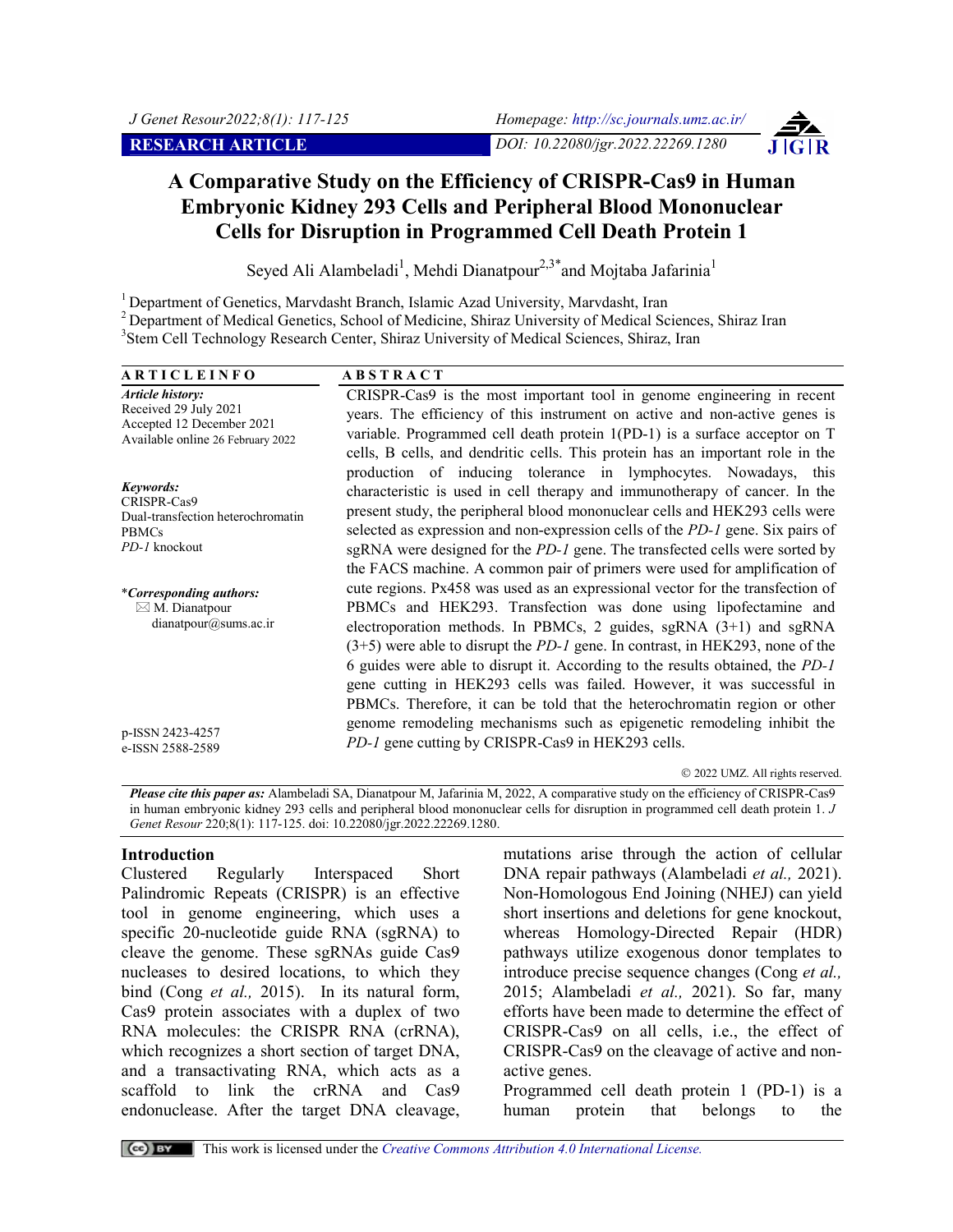immunoglobulin superfamily and is a cell surface receptor (Keir *et al.,* 2008; Pen *et al.,* 2014). The *PD-1* gene is naturally expressed on T-cells and pro-B-cells. It has two ligands called PD-L1 and PD-L2. It plays its regulatory role through two mechanisms: increasing apoptosis in antigen-specific T-cells, and simultaneously, reducing apoptosis in suppressor T-cells. Except for T-cells, B-cells, and dendritic cells, PD-1 is not naturally expressed in most human cells (John *et al.,* 2013; Lioyd *et al.,* 2013; Sus *et al.,*  2016). Checkpoint blocking is considered a revolutionary method in cancer treatment. This method eliminates cancer cells by maintaining the sensitivity of immune cells. Nowadays, cell therapy through checkpoint blocking is known as the most efficient method of cancer control (Alambeladi *et al.,* 2021).

The programmed cell death protein 1 is the B and T-cells surface receptor that binds two ligands named PD-L1 and PD-L2. PD-1, as an immune check protein, has a vital role in weakening the immune responses by reducing the number of stimulated T-cells. In normal situations, a decline in the immune responses can cause self-induced tolerance and prevent autoimmune diseases (Luke *et al*., 2015; Bally *et al*., 2016). Inducing tolerance in T-cells activated by the binding of PD-L1 to PD-1 occurs in two different ways: an increase in apoptosis of activated T-cells against cancer cells and a decrease in apoptosis of regulatory T-cells (Alambeladi *et al.,* 2021). In addition to the surface of the activated T-cells, PD-1 can be found on regulatory T-cells. Also, in addition to macrophages and dendritic cells, PD-L1 is produced by cancer cells in large quantities (Alambeladi *et al.,* 2021). The expression of PD-L2 is more restricted than PD-L1 and this ligand has been proven to be expressed only in dendritic cells and some cancer cells

(Alambeladi *et al.,* 2021). HEK293 cells originate in human embryonic kidney cells. *PD-1* is not naturally expressed in this type of cell. These cells are widely used in laboratories of cell biology (Alambeladi *et al.,* 2021).

Peripheral Blood Mononuclear Cells (PBMCs) have a round nucleus. These cells consist of lymphocytes and monocytes. In humans, lymphocytes make up the majority of the PBMCs population. These cells can be extracted from the blood, using ficoll, a hydrophilic polysaccharide that separates layers of blood (Alambeladi *et al.,* 2021).

Although the reducing effects of heterochromatin and other expressional regulating factors such as epigenetic remodeling are not clear on the efficacy of CRISPR-Cas9, many of the researchers believe that these factors have decreasing effects on cutting genome by CRISPR-Cas9 (Kalimasioti *et al*., 2018).

In this study, according to the fact that the PD-1 is only expressed in some immune cells such as lymphocytes, the efficacy of CRISPR-Cas9 was compared on two different human cells, HEK293 cells as a non-expression PD-1 cell and peripheral mononuclear cells as a PD-1 expression cell.

## **Materials and Methods**

## **Guide RNAs and primers**

Six double-stranded polynucleotides specific to the *PD-1* gene were designed for px458 and annealed as a guide for RNAs (Table 1). Then, using the Bbs1 enzyme, they were integrated into a vector. To ensure the entrance of inserts into the vector, PCR and sequencing were carried out using the forward primer of the vector and the reverse strand related to guide RNA.

|  | Table 1. Polynucleotides and target locations on the PD-1 gene. |
|--|-----------------------------------------------------------------|
|--|-----------------------------------------------------------------|

| Segment No. | Polynucleotide $(5' \rightarrow 3')$ | Site of target bases  |
|-------------|--------------------------------------|-----------------------|
|             | <b>GCAGTTGTGTAACACGGAAG</b>          | 241852756 - 241852775 |
|             | GACAGCGGCACCTACCTCTG                 | 241852708 - 241852689 |
|             | ACCCTGGTGGTTGGTGTCGT                 | 241852288 - 241852269 |
|             | <b>TCTCTTTGATCTGCGCCTTG</b>          | 241852648 - 241852667 |
|             | GGCGTGACTTCCACATGAGCG                | 241852729 - 241852749 |
| 6           | GGGCCCTGACCACGCTCATG                 | 241852717 - 241852736 |
| Out-Fwd     | GGTCTTAGTCCAGGGGCCTT                 | 241852043 - 241852062 |
| Out-Rev     | <b>ACCTCTCTCCATCTCTCAGACT</b>        | 241852978 - 241852999 |

\*Fwd: forward primer; Rev: reverse primer.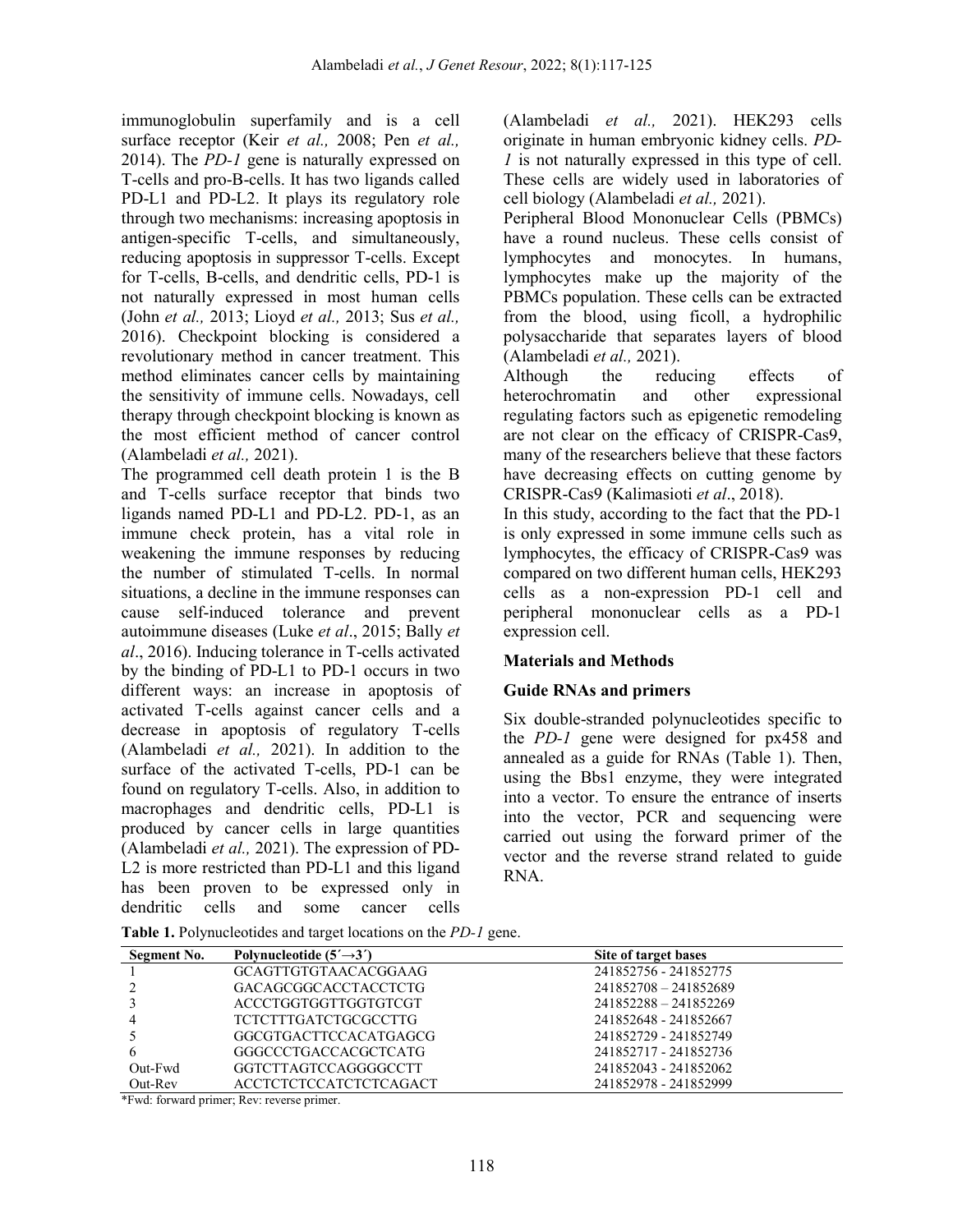In this study, to increase the efficiency and reduce the off-target events, two different sgRNAs were simultaneously entered into the cells. Hence, the sgRNAs were designed to target different locations within the *PD-1* gene. Furthermore, a pair of primers were designed with a 956-bp PCR product to examine the presence of cleavage bands (Table 1).

px458 is an expression vector (addgene, 48138) containing Green Fluorescent Protein (GFP) genes, which is resistant to ampicillin. It also contains a recognition sequence for the Bbs1 enzyme. The vector is 9288 bp in length and is designed in a way that a 20-nucleotide sequence, scaffold RNA, and Cas9 have been located immediately after a U6 promoter-driven guide RNA cassette.

## **Transformation of competent cells**

For quick transformation, the Stbl3™ *Escherichia coli* strain was used as the competent cell. The transformation was performed following its protocol by heat shock (Cong *et al*., 2015).

The HEK 293FT cells were kept under the conditions recommended by the manufacturing company, and a DMEM medium with 10% Fetal Bovine Serum (FBS) was used for culture. Moreover, the cells were incubated at 37 °C with 5% CO2. Between 16-24 hours before transfection,  $5\times10^5$  cells were placed in a 6-weel plate in DMEM medium without any antibiotics. During transfection, confluency was set at 70- 90%.

For the preparation of PBMCs cells, 10 ml of fresh blood mixed with heparin was prepared, and using Ficoll, these cells were separated immediately. Using trypan blue, the number of living cells per milliliter was calculated and a mixture of 50,000 living cells was added to sixwell plates, and a sufficient RPMI medium was added instantly. Transfection was performed with 70% confluency.

For transferring the guides to the HEK293FT cells and PBMCs, the method of "simultaneous entering of two sgRNAs" has been used.

# **Lipofectamine**

In the plasmid extraction stage, the required vector volume was measured based on optical density. Then, 2.5 μg sgRNA (1.25 μg of each),

were calculated for 5 x  $10^5$  cells in each well and mixed with 10μg of lipofectamine. The formed structure was slowly added to the cells and incubated at 37  $\degree$ C and 5% CO<sub>2</sub>. After 5 hours, the cells were washed by phosphate-buffered saline and cultured in DMEM medium without fetal bovine serum.

For evaluation of efficiency, the cells were examined by fluorescence microscope after 48 hours of transfection. These cells were sorted based on GFP through the Fluorescence-Activated Cell Sorting machine (FACS). To separate the transformed cells 3, 5, and 7 days after transfection, the cells were collected immediately and DNA extraction was carried out. The presence of cleavage bands was inspected for each sgRNA pair separately through PCR

# **Electroporation**

A total of  $5\times10^5$  cells underwent electroporation in GT porator buffer with 2 mm cuvette, 960µF capacitance, the voltage of 220V, and 25 ms pulse time in 3, 5, and 7µg amounts as paired plasmids, and DNA extraction and PCR were conducted after 3, 5, and 7 days. To prevent the vector's enzymatic degradation, an ice-cold container was used throughout all the stages. The cells were immediately transferred to a 25ml flask containing DMEM for HEK293 and RPMI for PBMCs medium with fetal bovine serum and pen-strep. The mixture was incubated at 37 °C in a 5%-carbon-dioxide atmosphere. At the end of each step, to confirm its documentation by fluorescent imaging, DNA sequencing, and gel electrophoresis were conducted.

# **Results**

Different sgRNAs were designed for different locations within the *PD-1* gene, and the guides were entered into HEK293 and PBMC cells using dual-transfection simultaneously and two different methods (Table 1). The regions of the genome that were expected to be altered, were amplified by appropriate primers using PCR. Each stage was repeated eight times and no cleavages were observed in HEK293FT. However, two pairs of sgRNA,  $(3+1)$  and  $(3+5)$ , cut the genome successfully in PBMCs. The length of deletion for (3+1) was 487bp and for  $(3+5)$  was 461bp.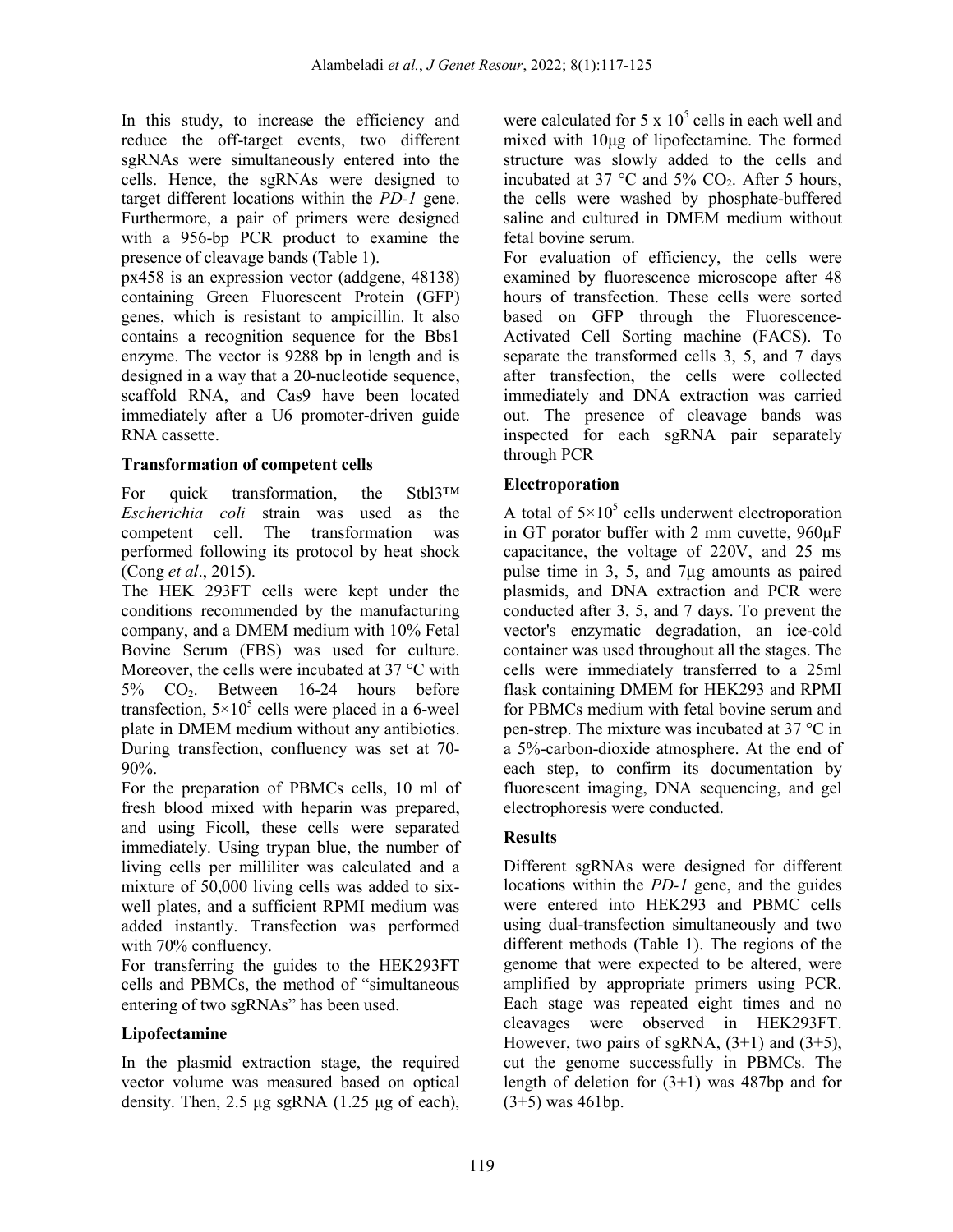#### **Comparison of the sgRNAs**

Table 2 provides a comparison of the simultaneous entrance of sgRNA3 and sgRNA4 by lipofectamine and electroporation, as well as the length of cleaved fragments and genomic alteration. As can be observed, there is no

significant relationship between the distance of the two guides and the presence of cleavage sites in HEK293ft. However, in PBMCs, two pairs of sgRNA,  $(3+1)$  and  $(3+5)$  with suitable distances (461 and 487 bp) were able to cleave the genome successfully.

**Table2.** Comparison of lipofectamine and electroporation.

|           |                    | <b>Transfection by lipofectamine</b> | <b>Transfection by Electroporation</b> |                    |                  |               |  |
|-----------|--------------------|--------------------------------------|----------------------------------------|--------------------|------------------|---------------|--|
| sgRNA     | Length of deletion | Indel (HEK293ft)                     | Indel (PMBCs)                          | Length of deletion | Indel (HEK293ft) | Indel (PMBCs) |  |
| $sg(3+1)$ | 487                |                                      |                                        | 487                |                  | ┿             |  |
| $sg(3+2)$ | 420                |                                      |                                        | 420                |                  |               |  |
| $sg(3+4)$ | 379                |                                      |                                        | 379                |                  |               |  |
| $sg(3+5)$ | 461                |                                      |                                        | 461                |                  | ┿             |  |
| $sg(3+6)$ | 448                |                                      |                                        | 448                |                  |               |  |
| $sg(4+1)$ | 108                |                                      |                                        | 108                |                  |               |  |
| $sg(4+2)$ | 41                 |                                      |                                        | 41                 |                  |               |  |
| $sg(4+5)$ | 82                 |                                      |                                        | 82                 |                  |               |  |
| $sg(4+6)$ | 109                |                                      |                                        | 109                |                  |               |  |

#### **Genome cleavage observation**

Table 3 shows genome cleavage by lipofectamine and electroporation. There was no DNA double-stranded break after 2, 3, and 5 days in HEK293ft while in all three days the DNA double-stranded break was observed in PBMCs. This result shows that CRISPR-Cas9 has high efficiency in PBMCs to knockout the *PD-1* gene.

Table 4 presents the existence of genome cleavage in 3, 5, and 7µg of px458 transfected by lipofectamine and electroporation. In PBMCs, each of the two sgRNAs,  $(3+1)$  and  $(3+5)$  could knock out the *PD-1* gene in all of the vector amounts. However, there was no DNA doublestranded break in HEK293 in all amounts of the vector.

#### **Confirmation of vector entrance**

The confirmation of vector entrance into competent cells was done through PCR. In both procedures, the vector's forward primer was utilized, and the insert's complementary strand was used as the reverse primer (Table1). Three colonies of *Escherichia coli* Stbl3™ were used as competent and transfected cells in the colony PCR method. In this regard, a 141-bp band was observed, which confirmed the entrance of inserts into the vector (Fig. 1).

### **GFP expression and sgRNAs entrance**

Our results showed that HEK293 and PBMCs cells had almost similar  $(\sim 60\%)$  GFP expression after 48 hours (Fig. 2). Simultaneous entrance of sgRNAs and *PD-1* knockout in PBMCs was shown in Fig. 3. The size of deletion regions was 487bp and 461bp. Since electroporation had more efficiency than lipofectamine, the cleavage band in Figure 3E is sharper than Fig. 3D. Also, DNA sequencing showed indels are exhibited. Forward and reverse primers mentioned in Table 1 were used for the *PD-1* gene sequencing (Fig. 4). Isolation of transfected PBMCs by FACS showed 7.55% of PBMCs produced GFP while in non-transfected cells, GFP was not observed (Fig. 5).



Fig. 1. Gel electrophoresis (Agarose 2%): A) Confirmation of vector entrance into competent cells Stbl3™ *Escherichia coli* (Colony PCR); B) Confirmation of insert entrance into the vector. (Size of insert: 141bp); 1500bp= DNA Size Marker, 100 bp Ladders (100-1,500 bp), BioAcademia Co.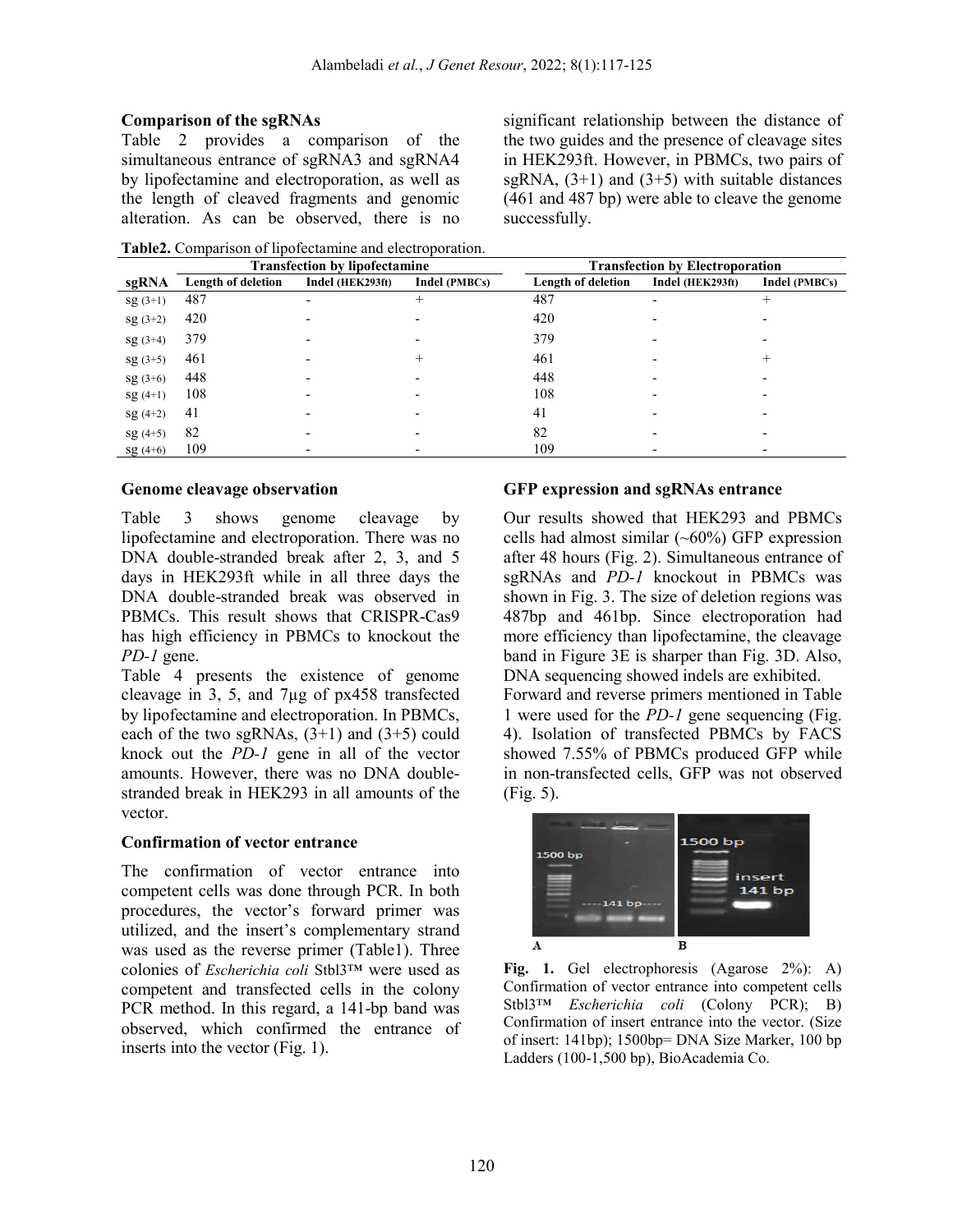|                           | <b>Transfection by lipofectamine</b> |     |                          |        |              |        | <b>Transfection by electroporation</b> |          |                          |        |                          |        |  |
|---------------------------|--------------------------------------|-----|--------------------------|--------|--------------|--------|----------------------------------------|----------|--------------------------|--------|--------------------------|--------|--|
| sgRNA                     | HEK293ft                             |     |                          |        | <b>PBMCs</b> |        |                                        | HEK293ft |                          |        | <b>PBMCs</b>             |        |  |
|                           | 2 D                                  | 3 D | 5 D                      | 2 D    | 3 D          | 5 D    | 2 D                                    | 3 D      | 5 D                      | 2 D    | 3 D                      | 5 D    |  |
| $sg(3+1)$                 |                                      |     | -                        | $^+$   | $^+$         | $^{+}$ |                                        |          | $\overline{\phantom{0}}$ | $^+$   | $^+$                     | $^{+}$ |  |
| $sg(3+2)$                 |                                      |     | $\blacksquare$           |        |              |        |                                        |          | $\overline{\phantom{0}}$ |        | -                        |        |  |
| $sg(3+4)$                 |                                      |     |                          |        |              |        |                                        |          |                          |        | -                        |        |  |
| $sg(3+5)$                 |                                      |     | $\overline{\phantom{0}}$ | $^{+}$ | $^{+}$       | $^{+}$ |                                        |          | $\overline{\phantom{0}}$ | $^{+}$ | $^{+}$                   | $^{+}$ |  |
| $sg(3+6)$                 |                                      |     | $\overline{\phantom{0}}$ |        |              |        |                                        |          |                          |        | $\overline{\phantom{0}}$ |        |  |
| $sg(4+1)$                 |                                      |     | $\overline{\phantom{a}}$ |        |              |        |                                        |          |                          |        | $\overline{\phantom{0}}$ |        |  |
| $sg(4+2)$                 |                                      |     | $\overline{\phantom{0}}$ |        |              |        |                                        |          |                          |        | $\overline{\phantom{0}}$ |        |  |
| $sg(4+5)$                 |                                      |     | $\overline{\phantom{a}}$ |        |              |        |                                        |          |                          |        | $\overline{\phantom{0}}$ |        |  |
| $sg(4+6)$<br>$1.77$ $7.7$ |                                      |     | $\overline{\phantom{a}}$ |        |              |        |                                        |          |                          |        | $\overline{\phantom{0}}$ |        |  |

**Table 3.** Comparison of genome cleavage after lipofectamine and electroporation transfection in the different days.

\*D= Day

**Table 4.** Comparison of the existence of cleavage after transfection of HEK293ft and PBMCs cells by different DNA concentrations via lipofectamine and electroporation.

|           | <b>Transfection by lipofectamine</b> |           |                          |              |                          |           | <b>Transfection by electroporation</b> |                          |                          |              |                          |           |
|-----------|--------------------------------------|-----------|--------------------------|--------------|--------------------------|-----------|----------------------------------------|--------------------------|--------------------------|--------------|--------------------------|-----------|
| sgRNA     | HEK293ft                             |           |                          | <b>PBMCs</b> |                          |           | HEK293ft                               |                          |                          | <b>PBMCs</b> |                          |           |
|           | $3 \mu g$                            | $5 \mu g$ | $\mu$ g                  | $3 \mu g$    | $5 \mu$ g                | $7 \mu g$ | $3 \mu g$                              | $5 \mu g$                | $7 \mu$ g                | $3 \mu g$    | $5 \mu$ g                | $7 \mu$ g |
| $sg(3+1)$ |                                      |           | $\overline{\phantom{0}}$ | $^{+}$       | $^{+}$                   | $^{+}$    | $\overline{a}$                         | $\overline{\phantom{0}}$ | $\overline{\phantom{0}}$ | $^{+}$       | $^{+}$                   | $^+$      |
| $sg(3+2)$ |                                      |           |                          |              |                          |           |                                        |                          |                          |              |                          |           |
| $sg(3+4)$ |                                      |           | -                        |              |                          |           |                                        |                          |                          |              |                          |           |
| $sg(3+5)$ |                                      |           | $\overline{\phantom{0}}$ |              |                          |           |                                        |                          |                          |              |                          |           |
| $sg(3+6)$ |                                      |           |                          |              |                          |           |                                        |                          |                          |              |                          |           |
| $sg(4+1)$ |                                      |           |                          |              |                          |           |                                        |                          |                          |              |                          |           |
| $sg(4+2)$ |                                      |           |                          |              |                          |           |                                        |                          |                          |              |                          |           |
| $sg(4+5)$ |                                      |           |                          |              |                          |           |                                        |                          |                          |              |                          |           |
| $sg(4+6)$ |                                      |           | $\overline{\phantom{0}}$ |              | $\overline{\phantom{a}}$ |           |                                        |                          |                          |              | $\overline{\phantom{0}}$ |           |



**Fig. 2.** GFP expression. Transfection by lipofectamine and electroporation in HEK293 & PBMCs: A) Sg (3+1), B) Sg (3+2); C) Sg (3+5); D) Sg (3+6); E) Sg (4+1); F) Sg (4+2); G) Sg (4+5); H) Sg (4+6); Almost 75% of cells were transfected. (Fluorescent imaging. Scale: ×1000).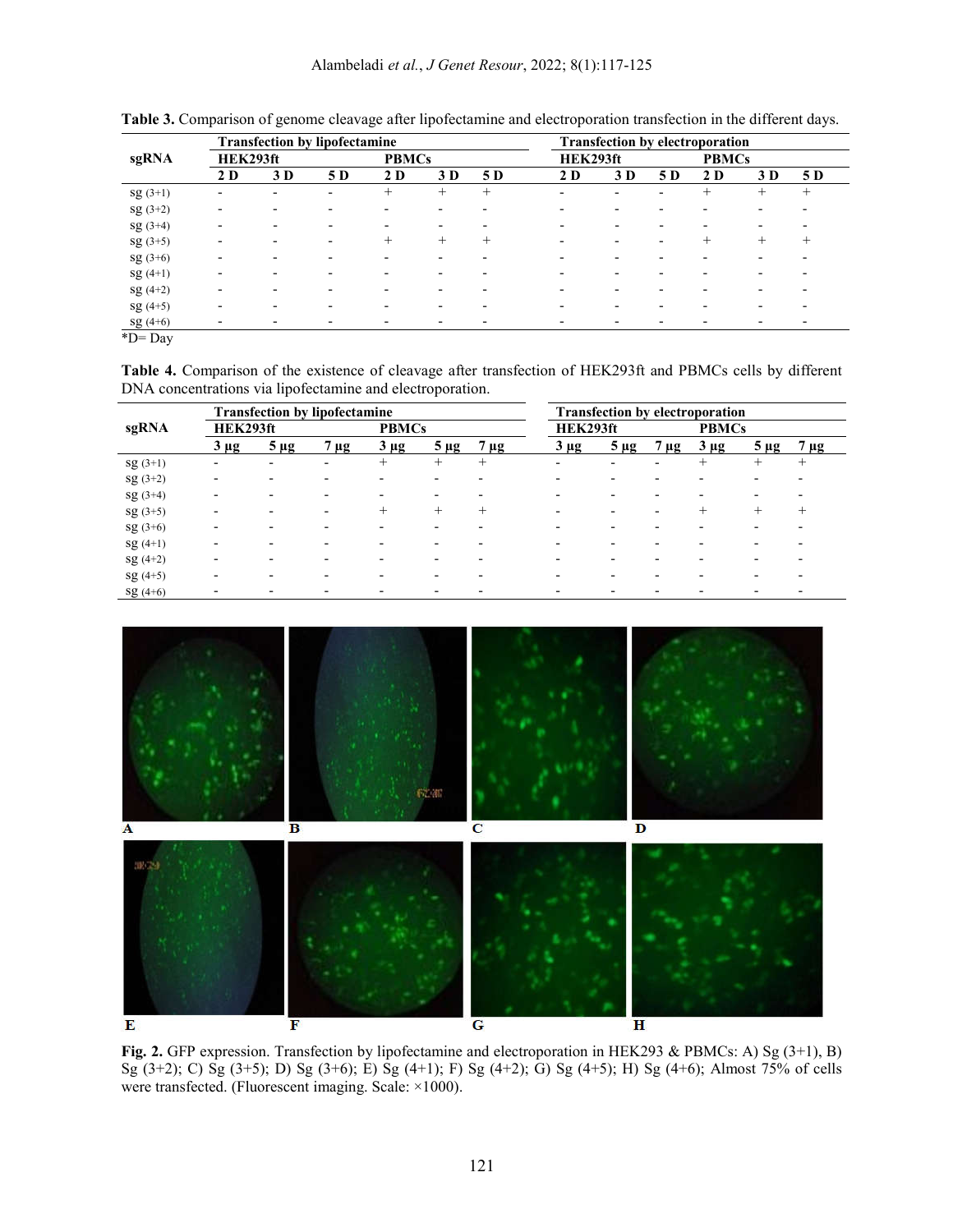

**Fig. 3.** Evaluation of gene cleavage: A) PBMCs transfection by vector backbone (Negative control); B and C) Lack of cleavage bands after transfecting HEK293 cells by lipofectamine and electroporation methods; D) & E) PD-1 knockout by sg  $(3+1)$  and sg  $(3+5)$  through lipofectamine and electroporation methods; 1500bp= DNA Size Marker, 100 bp Ladders (100-1,500 bp), BioAcademia Co.

# A) Negative control

GGGAAGGGTGGAGGAAGGGGAGGCGGGAGTGAGGGCCGCCAGCAGGGTTAGGGCAGGCCAGGCCGAGGGG CTGGGATGACGTTACCTCGTGCGGCCCGGGAGCAGATGACGGCCAGGACCCAGACTAGCAGCACCAGGCT GCCCAGCAGGCCGCCCACGACACCAACCACCAGGGTTTGGAACTGGCCGGCTGGCCTGGGTGAGGGGCTG GGGTGGGCTGTGGGCACTTCTGCCCTTCTCTCTGGAAGGGCACAAAGGTCAGGGGTTAGGACGGGGTCAG GGTGGAGGGTCAGGGTCAGGGGTGAGGGCAGACTAGAGGGGCTGGGGTGCTTCCAGAGCTAGAGGACAGA GATGCCGGTCACCATTCCCCAGGTGCAGGACAGAGCCCTGGACTGGAGCTGGGGGGTCCCTGCCCTACGA GGGCCTCCGAGGCCGCACCTGTCACCCTGAGCTCTGCCCGCAGGCTCTCTTTGATCTGCGCCTTGGGGGC CAGGGAGATGGCCCCACAGAGGTAGGTGCCGCTGTCATTGCGCCGGGCCCTGACCACGCTCATGTGGAAG AGGCGGCCAGCTTGTCCGTCTGGTTGCTGGGGCTCATGCGGTACCAGTTTAGCACGAAGCTCTCCGATGT GTTGGAGAAGCTGCAGGTGAAGGTGGCGTTGTCCCCTTCGGTCACCACGAGCAGGGCTGGGGAGAAGGTG GGGGGGTTCCAGGGCCTGTCTGGGGAGTCTGAGAGATGGAGAGAGGT

# B) sgRNA  $(3+1)$

GGGAAGGGTGGAGGAAGGGGAGGCGGGAGTGAGGGCCGCCAGCAGGGTTAGGGCAGGGCAGGCCGAGGGG CTGGGATGACGTTACCTCGTGCGGCCCGGGAGCAGATGACGGCCAGGACCCAGACTAGCAGCACCAGGCT 

........................GAAGGCACAATGTGTTGACGGCGGCAGTCCTGGCCGGGCTGT CCTCGGGCTGCGGGGAAGGCGGCCAGCTTGTCCGTCTGGTTGCTGGGGCTCATGCGGTACCAGTTTAGCA CGAAGCTCTCCGATGTGTTGGAGAAGCTGCAGGTGAAGGTGGCGTTGTCCCCTTCGGTCACCACGAGCAG GGCTGGGGAGAAGGTGGGGGGGTTCCAGGGCCTGTCTGGGGAGTCTGAGAGATGGAGAGAGGT

# C) sgRNA  $(3+5)$

GGGAAGGGTGGAGGAAGGGGAGGCGGGAGTGAGGGCCGCCAGCAGGGTTAGGGCAGGGCAGGCCGAGGGG CTGGGATGACGTTACCTCGTGCGGCCCGGGAGCAGATGACGGCCAGGACCCAGACTAGCAGCACCAGGCT  $\dots\dots\dots$  . GCGAGTACACCTTCAGTGCGGGCGGCAGTCCTGGCCGGGCTGCTGCGGTCCTCGGGGA AGGCGGCCAGCTTGTCCGTCTGGTTGCTGGGGCTCATGCGGTACCAGTTTAGCACGAAGCTCTCCGATGT GTTGGAGAAGCTGCAGGTGAAGGTGGCGTTGTCCCCTTCGGTCACCACGAGCAGGGCTGGGGAGAAGGTG GGGGGGTTCCAGGGCCTGTCTGGGGAGTCTGAGAGATGGAGAGAGGGT

**Fig. 4.** PCR product sequencing: A) Negative control without transfection; B) Indel produced by sgRNA (3+1) (lipofectamine); C) Indel produced by sgRNA (3+5) (Electroporation).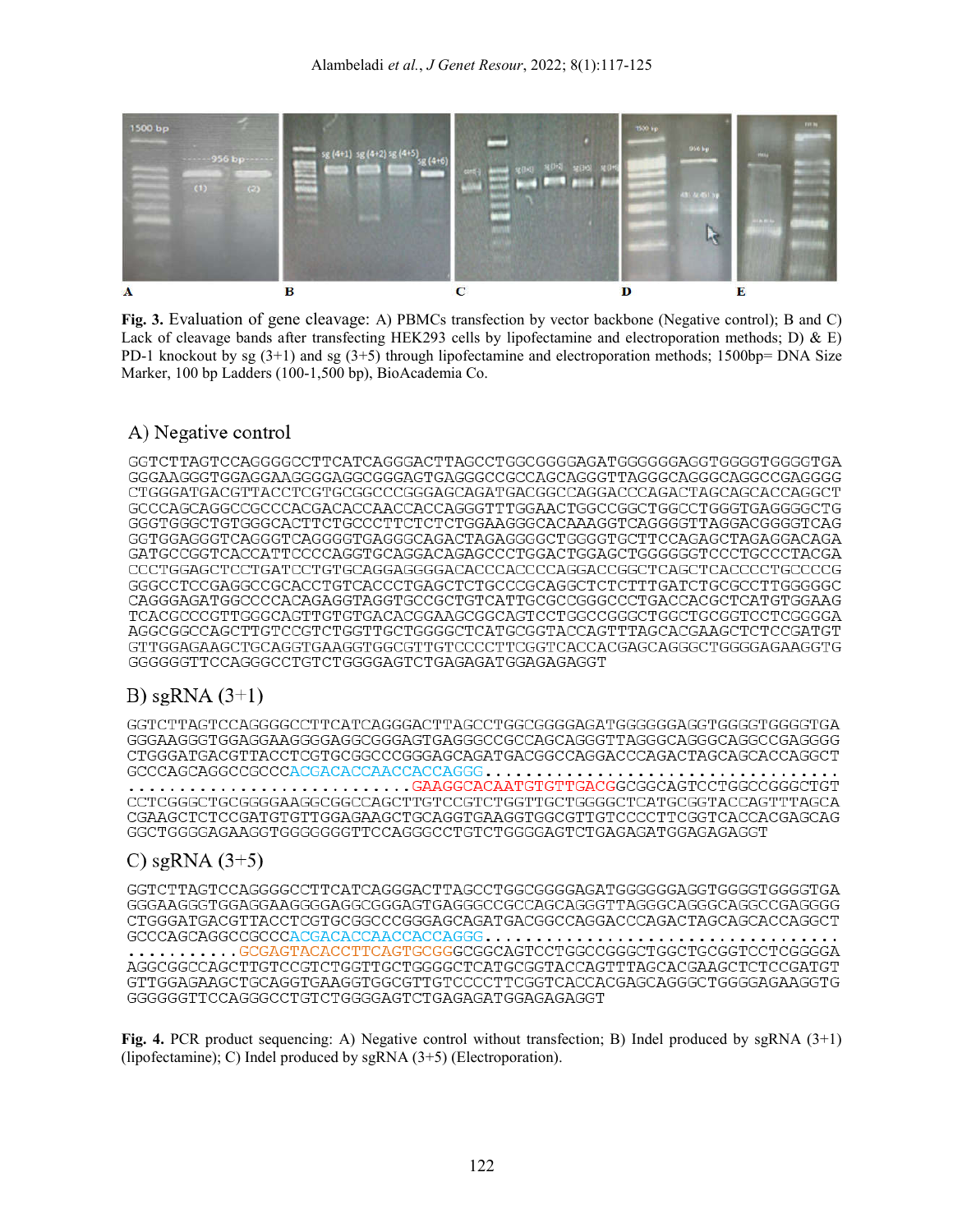

**Fig. 5.** Isolation of transfected PBMCs by FACS: A) 3-5 days after transfection. It shows that 7.55 % of GFP produced by PBMCs was sorted by machine. B) Negative control, no produced GFP.

#### **Discussion**

It is well established that loci location has an important effect on the efficiency of indel production by CRISPR-Cas9. However, Cas9 has a dependent evolution in prokaryotic cells. The previous studies have indicated that epigenetic properties of the genome, such as histone modification or nucleosome position, affect the sgRNA and Cas9 bound to the target site. The inhibitory effect of heterochromatin on sgRNAs and Cas9 binding and cleaving genome is well known (Kalimasioti *et al*., 2018; Cong *et al*., 2015; Makarova *et al*., 2011; Hsu *et al*., 2013).

It has been reported that many guides show less activity within heterochromatin while other sgRNAs do not. The reasons are not completely clear. Furthermore, the findings show that double-stranded break repairing is influenced by heterochromatin and epigenetic remodeling (Mali *et al*., 2013; Kalimasioti *et al*., 2018). DNA double-stranded break repairing induced by Cas9 has been influenced by the chromatin environment at the site of cleavage. Similarly, the epigenetic modification of DNA and histone protein influence the outcome of CRISPR-Cas9 mutagenesis, particularly the frequency of indel arising from NHEJ (Cong *et al*., 2013; Mali *et al*., 2013; Kalimasioti *et al*., 2018).

Previous studies have indicated a significant relationship between the creation of genomic alteration by CRISPR-Cas9 and the presence of heterochromatin regions. Using cellular models, recent studies have demonstrated that under alteration in the heterochromatin regions, due to epigenetic remodeling, some instruments such as CRISPR-Cas9 are less efficient (Kalimasioti *et al*., 2018).

It seems that in HEK293 cells, heterochromatin inhibits Cas9 complexes to cleave the *PD-1* gene. Considering that no cleavage band was observed after designing six guides for different regions within the PD-1 gene and transfecting them through two different methods, the following conditions are proposed:

An array of cis-DNA elements, transcription factors, and epigenetic components, including DNA methylation and histone modification, control the *PD-1* expression. Given that the *PD-1* is not naturally expressed in HEK293 cells, it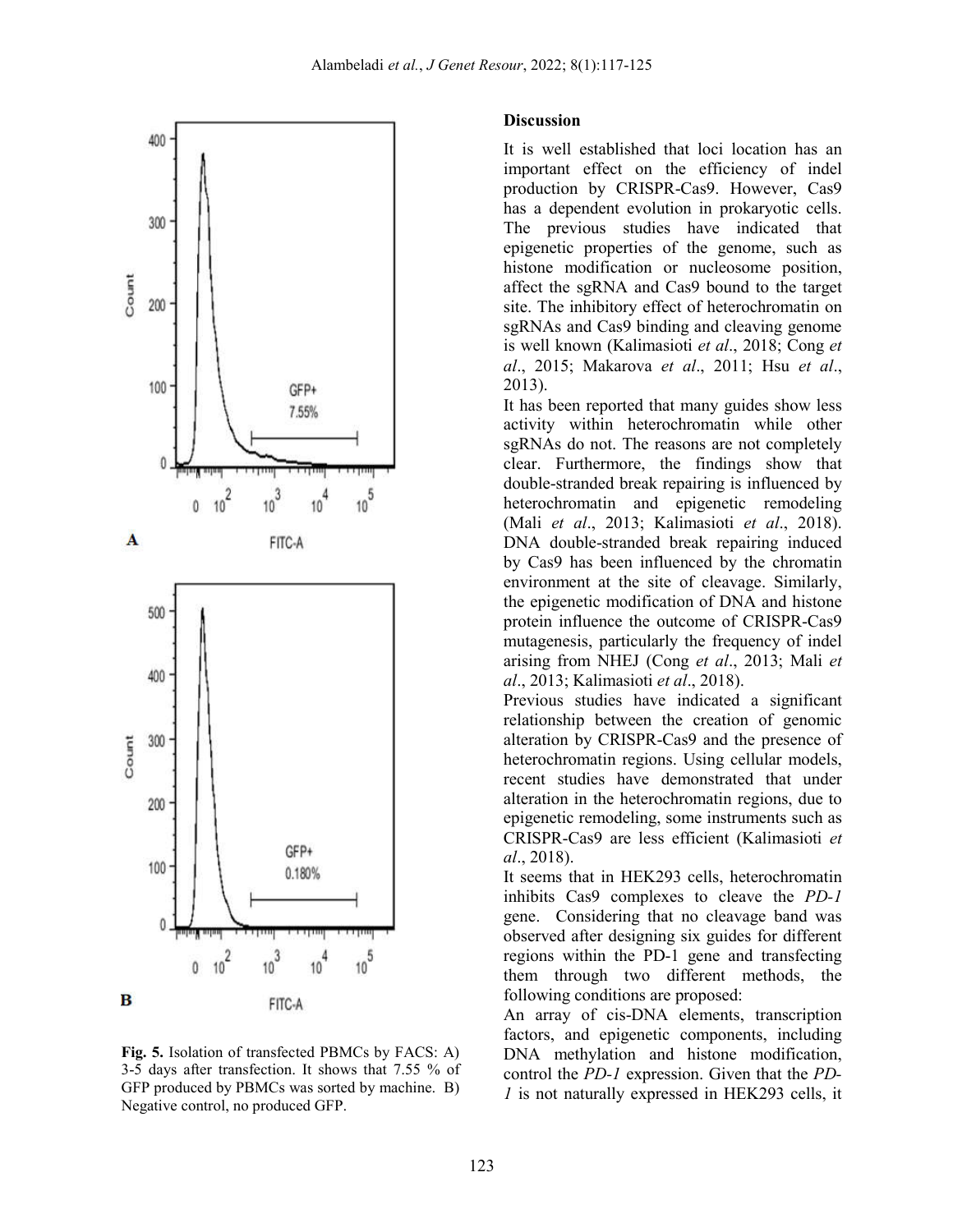is possible that the presence of heterochromatin regions would prevent the guides or Cas9 binding to specific sites on the genome. In this study, every stage was repeated eight times, and no genetic alteration was observed in the genome of HEK293 in any repetition. The successful knockout of the *PD-1* gene in human cells that express it using CRISPR-Cas9 technology, such as PBMCs, verifies these results. It is possible that epigenetics effects such as DNA methylation can directly influence Cas9 binding and/or cleavage. Future studies can clarify these assumptions.

Since the *PD-1* gene is expressed naturally in T cells, B cells, and dendritic cells, to knock it out, six different guides were designed and transfected in PBMCs.

Two guides were transfected simultaneously (dual-transfection) by applying electroporation and lipofectamine methods (Wang *et al*., 2009; Qils *et al*., 2013). After transfection with the px458 vector, the inspection of PBMCs by fluorescent microscope showed that in both electroporation and lipofectamine methods, vector entrance into lymphocytes with different guides was satisfactory (Fig. 3).

Given the cleavage bands observed in the simultaneous use of sgRNA  $(1+3)$  and sgRNA (3+5), it can be said that the distance between the targets is an important factor in cutting the PD-1 gene. In other pairs of sgRNAs, we did not observe cleavage bands which can be the result of the conformational inhibition caused by the two Cas9 proteins reaching proximity, or due to the presence of heterochromatin areas or epigenetic remodeling (Wang *et al*., 2009; Qils *et al*., 2013).

In the case of guides 1 and 3, 3 and 5, the appropriate distance between the two guides (487 and 461 nucleotides) prevents the formation of conformational inhibition and therefore, indels. In the simultaneous use of guides 3 and 2, it is impossible to make an indel. Thus, it seems that the minimum distance between the two sgRNAs must be more than 448 nucleotides for cutting in the *PD-1* gene. The difficulty of cutting the simultaneous use of other guides can be due to the spatial restraint caused by Cas9 proteins, binding area, or other factors such as heterochromatin regions, epigenetic remodeling,

and polymorphism (Wang *et al*., 2009; Qils *et al*., 2013).

Guides 3 and 1, 3 and 5, were able to cut the *PD-1* gene in both transfection methods while the other pairs were not. As can be seen in Figure 3, the cleavage band created with the electroporation method is thicker than the lipofectamine method. It shows that the electroporation method has higher efficiency in plasmid transfer to PBMCs compared to the lipofectamine method. This has also been mentioned in previous studies (Wang *et al*., 2009; Qils *et al*., 2013; Tumeh *et al*., 2014).

In this study, it was shown that by the simultaneous entrance of the two guides into the T cell, it is possible to knock out the *PD-1* gene and create T cells resistant to induced tolerance resulting from the binding of PD-L1 ligand to the PD-1 receptor.

Our study shows that in both electroporation and lipofectamine methods, the entrance of guide RNAs into the PBMCs was successful. The minimum distance between the two sgRNA must be more than 448 nucleotides for cutting in the *PD-1* gene.

The appropriate distance between the two guides was 487 and 461 nucleotides. In other distances, some factors such as conformational inhibition, heterochromatin remodeling, epigenetics, and polymorphism may prevent the *PD-1* gene cutting.

Moreover, the results show that the use of the dual-transfection method knocks out the *PD-1* gene in PBMCs, enhances the efficiency of gene cutting, and comforts the detection of cleavage bands.

## **Conflicts of Interest**

The authors declare no conflicts of interest.

## **References**

- Alambeladi S, Hosseiny S, Jafarinia M, Dianatpour M. 2021. Use of dual-transfection for programmed cell death protein 1 disruption mediated by CRISPR-Cas9 in human peripheral blood mononuclear cells. *Iran J Basic Med Sci* 24(1):44-50.
- Bally AP, Austin JW, Boss JM. 2016. Genetic and epigenetic regulation of PD-1 expression. *J Immunol* 196(6):2431-2437.